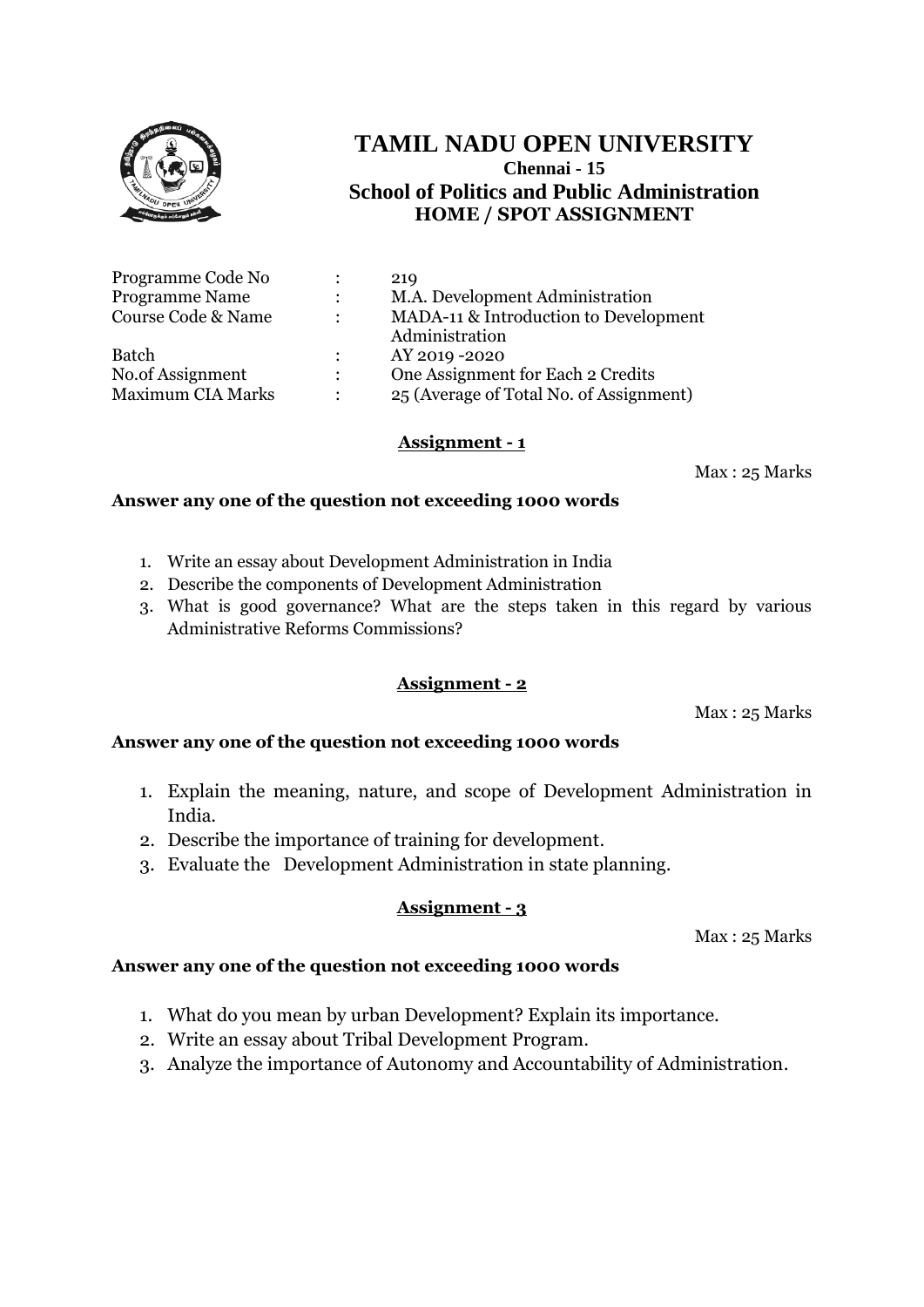

| Programme Code No        |               | 219                                            |
|--------------------------|---------------|------------------------------------------------|
| <b>Programme Name</b>    |               | M.A. Development Administration                |
| Course Code & Name       |               | MADA-12 & Development: Concepts and Principles |
| Batch                    |               | AY 2019 -2020                                  |
| No.of Assignment         | $\mathcal{L}$ | One Assignment for Each 2 Credits              |
| <b>Maximum CIA Marks</b> |               | 25 (Average of Total No. of Assignment)        |

## **Assignment - 1**

Max : 25 Marks

### **Answer any one of the question not exceeding 1000 words**

- 1. Compare and explain the market centered development and the people centered development.
- 2. What is human development? Explain the Human Development Indicators (HDI).
- 3. Describe the role of women in development and discuss about the gender based approach towards development.

## **Assignment - 2**

Max : 25 Marks

## **Answer any one of the question not exceeding 1000 words**

- 1. Examine the arguments of capability approach on Human Development.
- 2. Explain the concept of Gender in development process.
- 3. Describe the various gender related problems in a rural area.

#### **Assignment - 3**

Max : 25 Marks

- 1. Describe the capability approach to human development.
- 2. Analyse the role of gender in development process.
- 3. Discuss the importance of state approach to Development.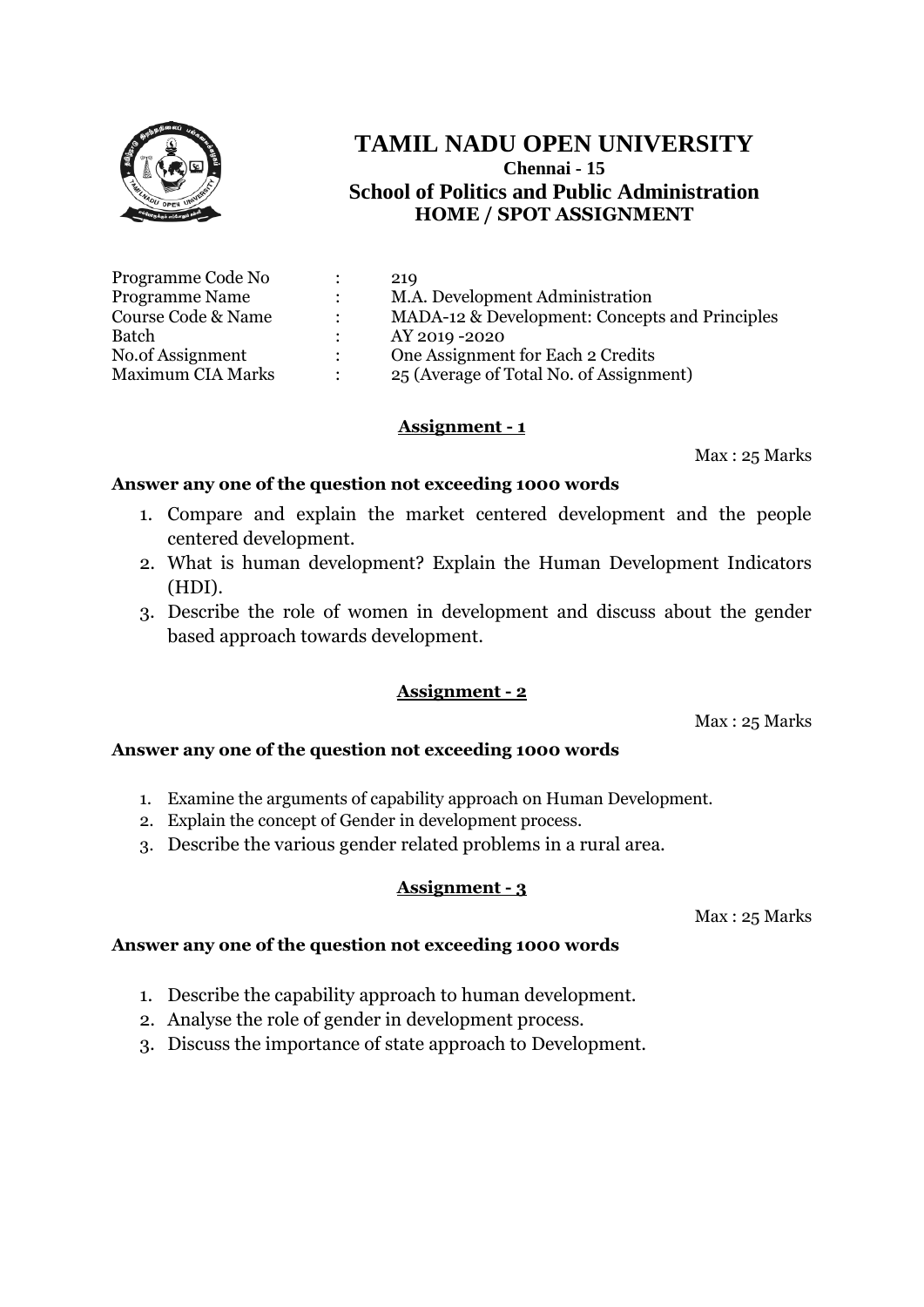

| Programme Code No        |               | 219                                     |
|--------------------------|---------------|-----------------------------------------|
| <b>Programme Name</b>    |               | M.A. Development Administration         |
| Course Code & Name       | $\bullet$     | MADA-13 & Indian Administration         |
| Batch                    |               | AY 2019 - 2020                          |
| No.of Assignment         | $\mathcal{L}$ | One Assignment for Each 2 Credits       |
| <b>Maximum CIA Marks</b> |               | 25 (Average of Total No. of Assignment) |

### **Assignment - 1**

Max : 25 Marks

#### **Answer any one of the question not exceeding 1000 words**

- 1. Explain the federal structure of Indian Administration in the context of its constitutional frame work.
- 2. Describe the nature of the planning machinery at the State and District levels and elaborate how it helps in local administration.
- 3. Bring out the nature of Centre State Relations in terms of administrative functions in India.

#### **Assignment - 2**

Max : 25 Marks

#### **Answer any one of the question not exceeding 1000 words**

- 1. Discuss the Position, Powers and functions of the President of India.
- 2. Examine the administrative reforms in India.
- 3. Anlayse the functions of Local Government.
- 4. Describe the impact of Information Technology in Indian Administration.

#### **Assignment - 3**

Max : 25 Marks

#### **Answer any one of the question not exceeding 1000 words**

- 1. Write an essay about UPSC.
- 2. Assess the role of Commissions for SCs and STs.
- **3.** Explain the salient features of 73rdAmendment Act of 1992.

#### **Assignment - 4**

Max : 25 Marks

- 1. Trace the important landmark in the evolution of Indian Administration.
- 2. Describe the powers and functions of state governor .
- **3.** Analyse the impact of information technology in Indian administration.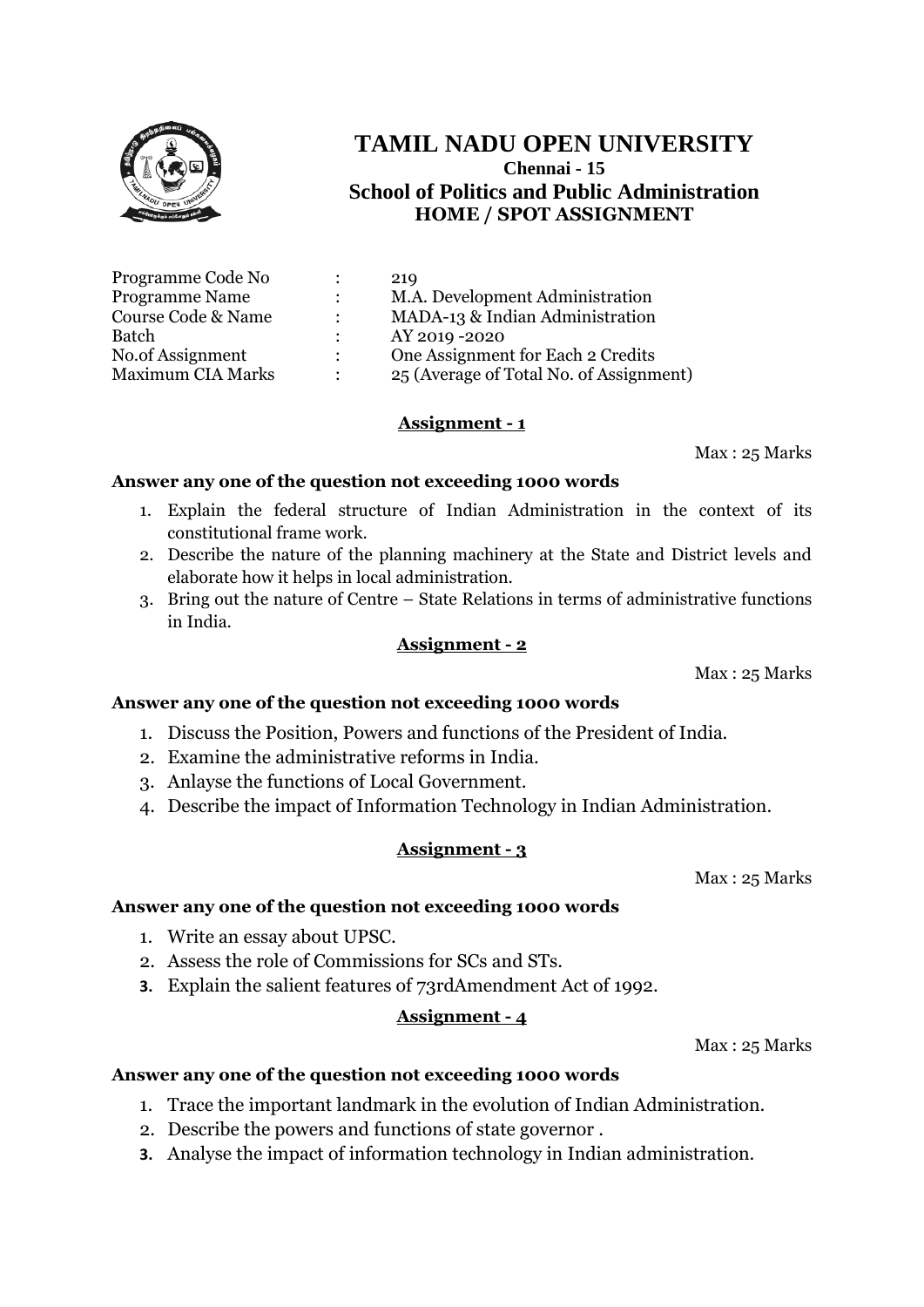

| Programme Code No        |                      | 219                                     |
|--------------------------|----------------------|-----------------------------------------|
| <b>Programme Name</b>    | $\ddot{\phantom{0}}$ | M.A. Development Administration         |
| Course Code & Name       |                      | MADA-14 & Administrative Thinkers       |
| Batch                    |                      | AY 2019 - 2020                          |
| No.of Assignment         | $\mathcal{L}$        | One Assignment for Each 2 Credits       |
| <b>Maximum CIA Marks</b> | ٠                    | 25 (Average of Total No. of Assignment) |

#### **Assignment - 1**

Max : 25 Marks

#### **Answer any one of the question not exceeding 1000 words**

- 1. Write an essay about Max Webber's theory of bureaucracy.
- 2. Discuss the Herbert A. Simon's decision making process in administrative organisation.
- 3. Explain in detail about the 'prismatic theory' of Riggs.

#### **Assignment - 2**

Max : 25 Marks

#### **Answer any one of the question not exceeding 1000 words**

- 1. Elucidate Fayol's principles of administration.
- 2. Describe the rise, growth and techniques of scientific management.
- 3. Explain the Hawthorne experiments and their impact on administration.

#### **Assignment - 3**

Max : 25 Marks

- 1. State Chestar Barnard's ideas on relationship between formal and informal organisations.
- 2. Explain Riggs views on development and development administration.
- 3. Write an essay on Mahabub-ul-Haq and human development